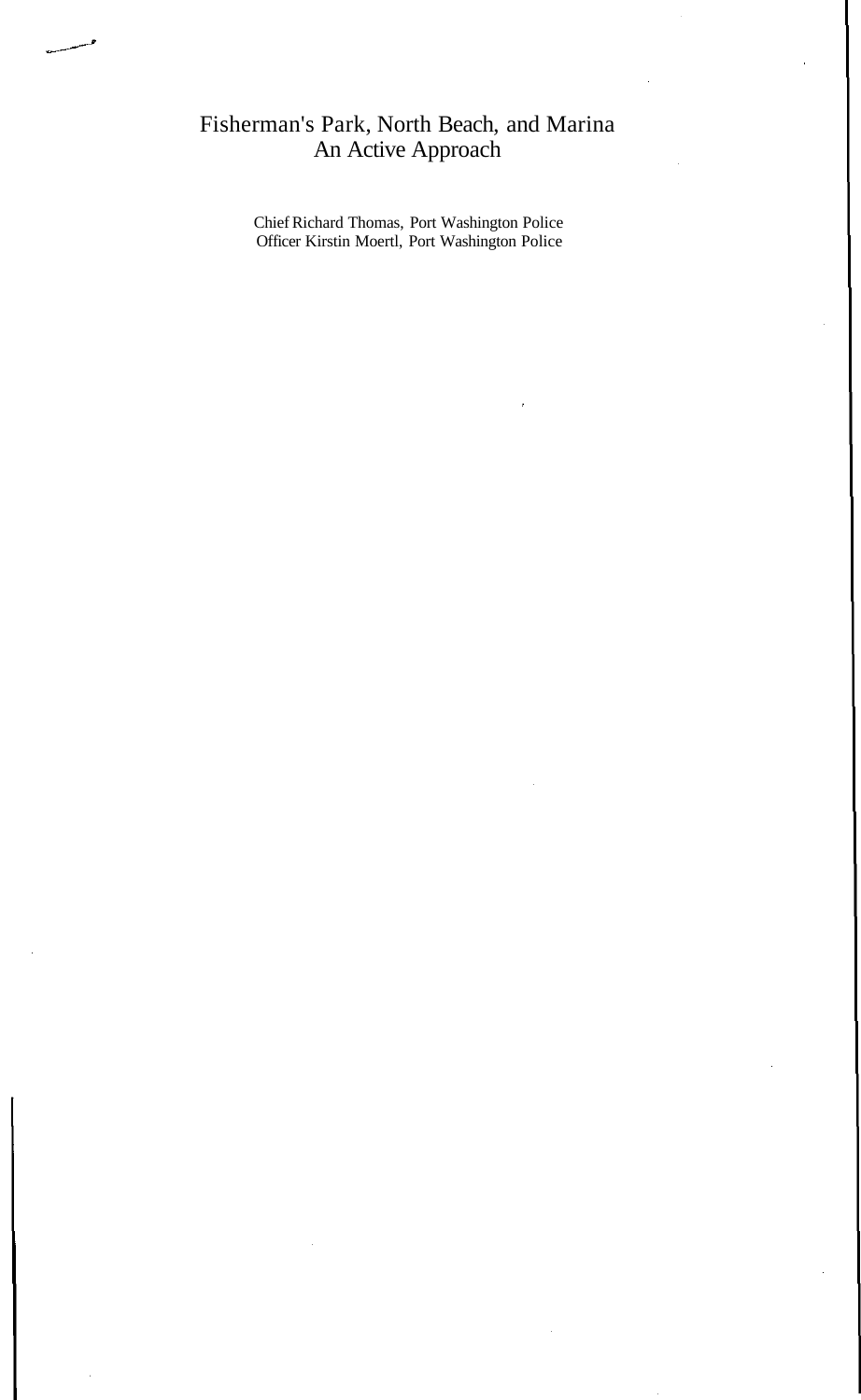It has been brought to the Port Washington Police Department's attention of numerous problems that exist within the Marina, North Beach and Fisherman's Park. After scanning the area and identifying actual problems we were able to analyze and come up with solutions specific to the problem.

Such issues as littering, garbage removal, open intoxicants, public drunkenness and cleaning of fish during the spawning season are affecting the quality of life in Port Washington specific to these areas. The following recommendations will show solutions to these problems and others affecting these areas and I encourage you to go through and implement them before the next season.

## **North Beach**

The North Beach is experiencing problems concerning after hours activities, litter and animal waste located on the walkway.

I suggest a gate that can be closed and locked during the hours of 10:00 pm and 6:00 am. This gate should be located at the main entrance from the Filtration Plant crossing over the walkway and attaching to the boulder ledge, near the dog bag receptacle. This will not completely resolve the problem but greatly reduce the amount of traffic after the beach closes.

Pets are not allowed in Upper or Lower Lake Park however have been allowed on the beach. An ordinance preventing pet access to the beach area will reduce the animal waste located on the sidewalk as well as prevent future problems; i.e., unleashed animals and dog bites. The doggie "poop bags" have not shown an added reduction to this problem.

Adding extra waste receptacles and having them emptied more frequently will also aid in curbing the amount of litter.

The Police Department will also actively walk this area during peak hours (noon until 6:00 pm) and also walk through after 12:00 am. There should be more visible signs showing the ordinances affecting this area. Educating and informing the public of the local laws will assist in keeping up the quality of this area.

## **Marina**

Fishermen fishing in the marina are cleaning and leaving fish entrails on the docks, which has led to staining of the wood and a lingering odor. Hoses have been installed to encourage fishermen to clean up after themselves. Adding more signs showing the littering statute along with directions to the nearest fish cleaning station will also encourage fishermen to use the facilities provided. I suggest adding housing units along the docks which house bags, similar to plastic grocery bags, to encourage carrying out waste to receptacles. The Wisconsin Department of Natural Resources adopted a carry-in, carry-out policy for garbage. This has seen tremendous success and can be adopted for this area as well.

Consuming alcohol on the docks is a large problem and has been overlooked by Marina staff as well as the police department. Signs erected advising people of the ordinance will serve in advising the public and also serve as a warning. Active policing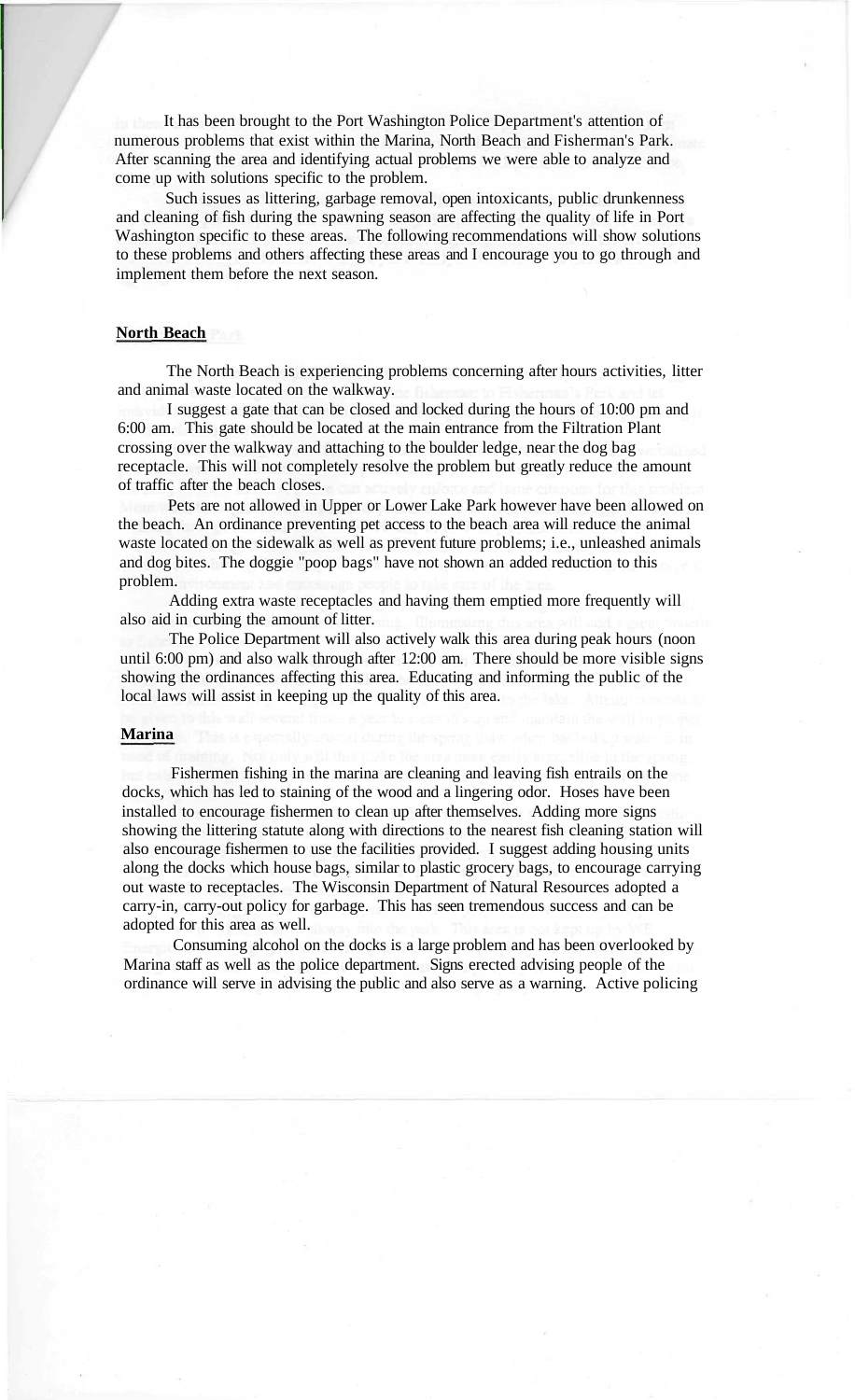in these areas as well as heavily enforcing the statutes will put an end to this problem which has previously been ignored. Added awareness by Marina staff will help eliminate these problems and allow proper notification to the police department to address these issues.

Adding extra lighting to the docks will illuminate the areas to make it easier to see and help prevent problems from occurring. People will be less inclined to commit a crime if they think they could be easily spotted. Lighting will also aid in the security of individuals using our facilities at night, particularly in the area of the north dock where lighting is non-existent.

## **Fisherman's Park**

The problems that plague Fisherman's Park can also be easily rectified. I suggest adding a welcome sign, which will welcome fishermen to Fisherman's Park and let individuals know of the local ordinances, DNR regulations, and information pertaining to the fish cleaning station.

After speaking with 15 fishermen, both local and out of town, the most verbalized problems were open intoxicants and public drunkenness. Once signs have been placed advising of the ordinance, police can actively enforce and issue citations for this problem. More walk-throughs from the police department was also requested. I suggest Officers walking through this area from 5:00-6:00 am, 12:00-9:00 pm, and from 12:00-2:00 am.

I also suggest adding extra waste receptacles, as what is currently there is minimal, and having them emptied on a more frequent basis. This will help encourage a cleaner environment and encourage people to take care of the area.

Adding and maintaining lighting there is also crucial. Lighting is at a minimum and what is there has been non-functioning. Illuminating this area will add a great benefit to fishermen and police.

The steel wall which barricades the park from the lake has holes located to allow water to flow freely from the sidewalk to the lake. Debris and gravel have plugged the holes and have built up enough that water cannot empty into the lake. Attention needs to be given to this wall several times a year to clean this up and maintain the wall in proper condition. This is especially crucial during the spring thaw when backed up water is in need of draining. Not only will this make the area more easily accessible in the spring, but extend the life of the sidewalks, and curb future litigations for law suits if someone were to get hurt.

Fishermen complained about the bathrooms located at the Fish Cleaning Station. The doors to the bathroom are locked at 10:00 pm and are not opened until 7:30 am. Fisherman have been urinating and defecating in the park and along the walkway. I suggest that the bathroom doors be opened up earlier or portable bathrooms need to be installed for the fishermen's use.

WE Energies allows a small portion of their property to be used by the public. This is to the south of the walkway into the park. This area is not kept up by WE Energies and the sign provided stating the rules of the property are not enforced. If WE Energies is to allow this area to be used, it must be kept up by them or contracted to the City of Port Washington and allow us to maintain the property.